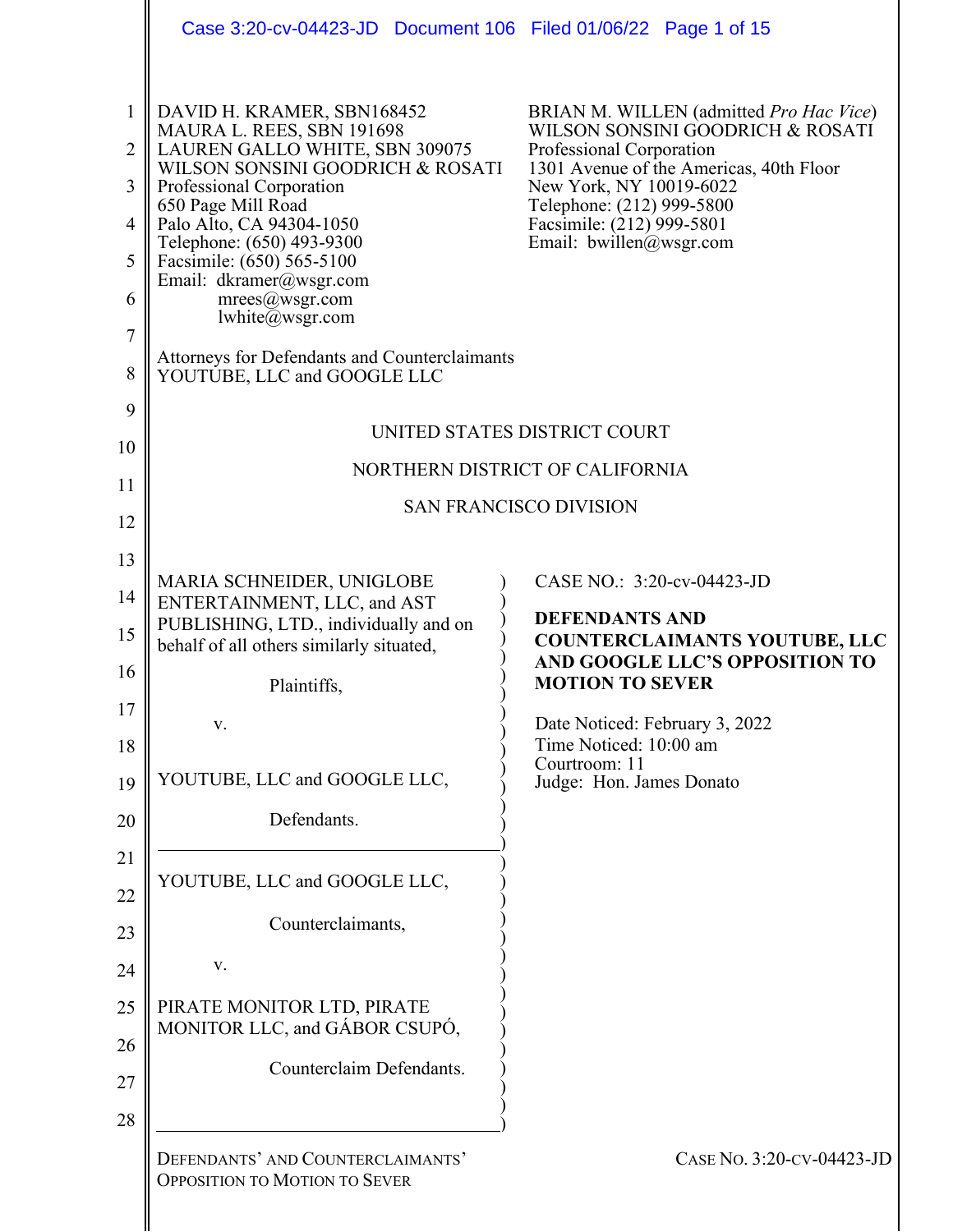|                |                                                                   | Case 3:20-cv-04423-JD  Document 106  Filed 01/06/22  Page 2 of 15                                               |
|----------------|-------------------------------------------------------------------|-----------------------------------------------------------------------------------------------------------------|
| 1              |                                                                   | <b>TABLE OF CONTENTS</b>                                                                                        |
| $\overline{2}$ |                                                                   |                                                                                                                 |
| 3              |                                                                   |                                                                                                                 |
| $\overline{4}$ |                                                                   |                                                                                                                 |
| 5              |                                                                   |                                                                                                                 |
| 6              | A.                                                                |                                                                                                                 |
| 7              | <b>B.</b>                                                         |                                                                                                                 |
| 8              | $\mathcal{C}$ .                                                   |                                                                                                                 |
| 9              | D.                                                                |                                                                                                                 |
| 10             |                                                                   |                                                                                                                 |
| 11             | I.                                                                | The Claims and Counterclaims Similarly Address Factual Issues                                                   |
| 12             | II.                                                               |                                                                                                                 |
| 13             |                                                                   | Judicial Economy Is Promoted by Proceeding with the Counterclaims in the                                        |
| 14             | III.                                                              | It Would Be Prejudicial to Defendants to Sever the Counterclaims, and                                           |
| 15             | Plaintiffs' Claims of Prejudice Are Speculative and Premature  10 |                                                                                                                 |
| 16             |                                                                   |                                                                                                                 |
| 17             |                                                                   |                                                                                                                 |
| 18             |                                                                   |                                                                                                                 |
| 19             |                                                                   |                                                                                                                 |
| 20             |                                                                   |                                                                                                                 |
| 21             |                                                                   |                                                                                                                 |
| 22             |                                                                   |                                                                                                                 |
| 23             |                                                                   |                                                                                                                 |
| 24             |                                                                   |                                                                                                                 |
| 25             |                                                                   |                                                                                                                 |
| 26             |                                                                   |                                                                                                                 |
| 27             |                                                                   |                                                                                                                 |
| 28             |                                                                   |                                                                                                                 |
|                |                                                                   | DEFENDANTS' AND COUNTERCLAIMANTS'<br>CASE No. 3:20-CV-04423-JD<br>$-i-$<br><b>OPPOSITION TO MOTION TO SEVER</b> |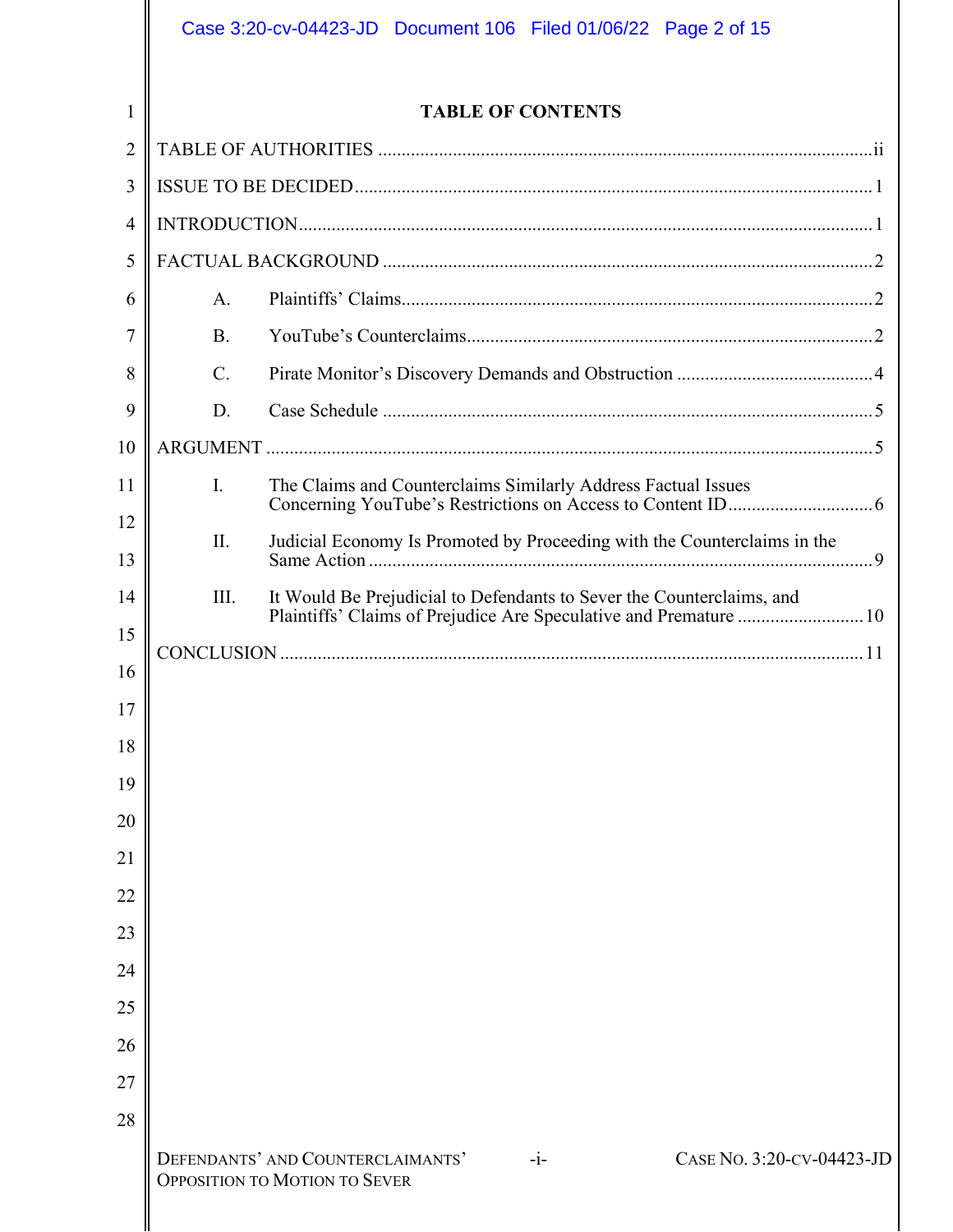|                | Case 3:20-cv-04423-JD  Document 106  Filed 01/06/22  Page 3 of 15                                                 |  |
|----------------|-------------------------------------------------------------------------------------------------------------------|--|
| 1              | <b>TABLE OF AUTHORITIES</b>                                                                                       |  |
| $\overline{2}$ | Page(s)                                                                                                           |  |
| 3              | <b>Cases</b>                                                                                                      |  |
| 4              |                                                                                                                   |  |
|                | A&E Prods. Grp. L.P. v. Accessory Corp.,<br>5                                                                     |  |
| 6              | Allstate Ins. Co. v. Electrolux Home Prods., Inc.,                                                                |  |
| $\tau$         | Ames v. City of Novato,                                                                                           |  |
| 8              |                                                                                                                   |  |
| 9              | Broadcom Corp. v. Sony Corp.,                                                                                     |  |
| 10             |                                                                                                                   |  |
| 11             | CSAA Ins. Exch. v. Broan-Nutone LLC,                                                                              |  |
| 12             | Eastman Chem. Co. v. AlphaPet Inc.,                                                                               |  |
| 13             |                                                                                                                   |  |
| 14             | Football Ass'n Premier League Ltd. v. YouTube, Inc.,                                                              |  |
| 15             |                                                                                                                   |  |
| 16             | Gutta v. Renaud,                                                                                                  |  |
| 17             | Herklotz v. Parkinson,                                                                                            |  |
| 18             |                                                                                                                   |  |
| 19             | Jacques v. Hyatt Corp.,                                                                                           |  |
| 20             |                                                                                                                   |  |
| 21             | Kihn v. Bill Graham Archives LLC,                                                                                 |  |
| 22             | Lesnik v. Eisenmann SE,                                                                                           |  |
| 23             |                                                                                                                   |  |
| 24             | Lindora, LLC v. Isagenix Int'l, LLC,                                                                              |  |
| 25             | Moon v. Cty. of Orange,                                                                                           |  |
| 26             |                                                                                                                   |  |
| 27             | Nguyen v. CTS Elecs. Mfg. Sols., Inc.,                                                                            |  |
| 28             |                                                                                                                   |  |
|                | $-i$ i-<br>DEFENDANTS' AND COUNTERCLAIMANTS'<br>CASE No. 3:20-CV-04423-JD<br><b>OPPOSITION TO MOTION TO SEVER</b> |  |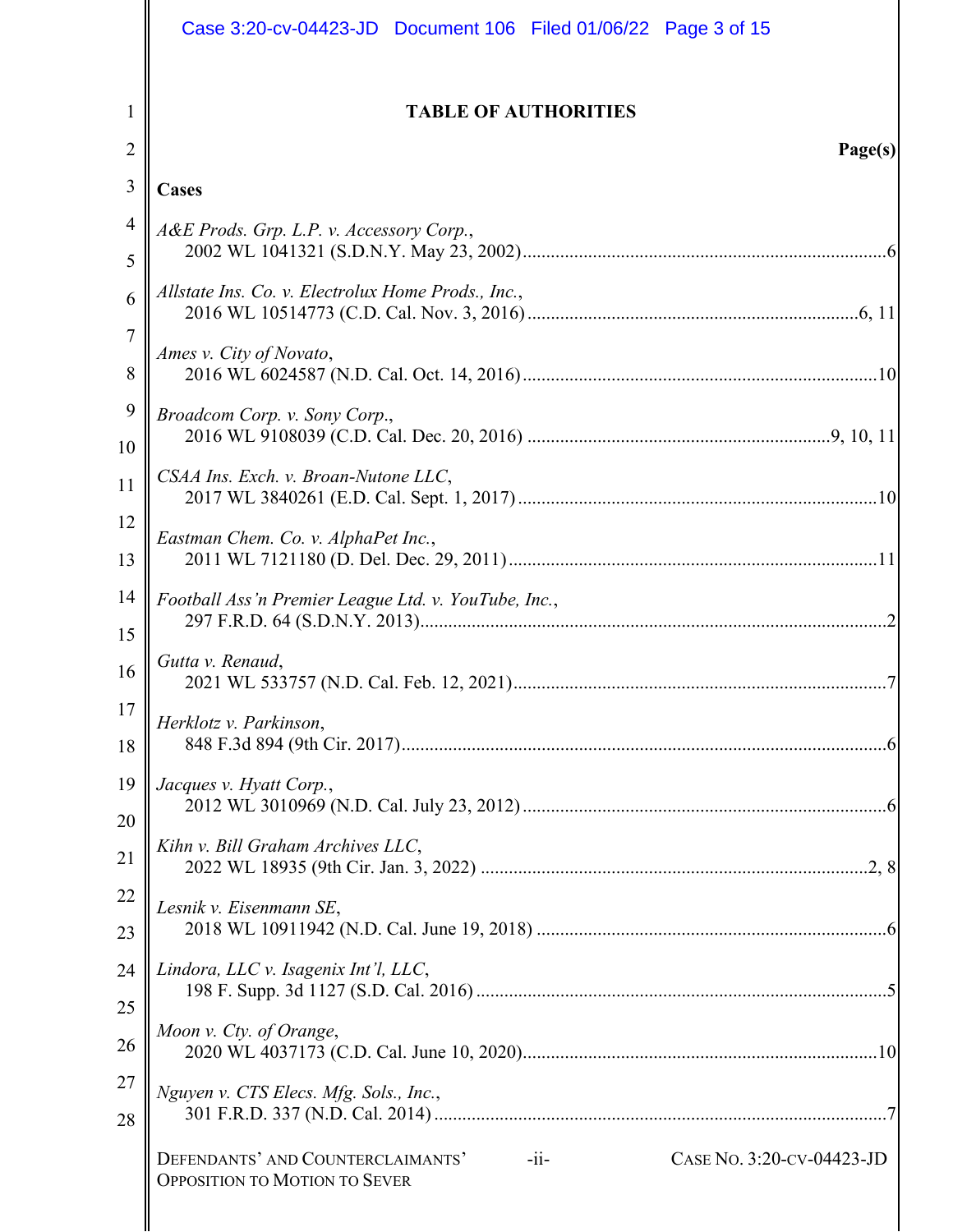|                     | Case 3:20-cv-04423-JD  Document 106  Filed 01/06/22  Page 4 of 15                                                 |  |  |  |
|---------------------|-------------------------------------------------------------------------------------------------------------------|--|--|--|
| $\mathbf{1}$        | Ray v. Cuccinelli,                                                                                                |  |  |  |
| $\overline{2}$<br>3 | SEC v. Leslie,                                                                                                    |  |  |  |
| 4                   | Synopsys, Inc. v. Magma Design Automation,                                                                        |  |  |  |
| 5<br>6              | <b>Statutes</b>                                                                                                   |  |  |  |
| $\tau$              |                                                                                                                   |  |  |  |
| 8                   | <b>Other Authorities</b>                                                                                          |  |  |  |
| 9                   | 16-C J. Phillips, et al., Rutter Group Practice Guide: Fed. Civ. Proc. Before Trial                               |  |  |  |
| 10                  |                                                                                                                   |  |  |  |
| 11                  | 9A Charles Allen Wright & Arthur R. Miller, Fed. Prac. & Proc. Civ. § 2387 (3d)                                   |  |  |  |
| 12                  |                                                                                                                   |  |  |  |
| 13                  |                                                                                                                   |  |  |  |
| 14                  |                                                                                                                   |  |  |  |
| 15                  |                                                                                                                   |  |  |  |
| 16                  |                                                                                                                   |  |  |  |
| 17<br>18            |                                                                                                                   |  |  |  |
| 19                  |                                                                                                                   |  |  |  |
| 20                  |                                                                                                                   |  |  |  |
| 21                  |                                                                                                                   |  |  |  |
| 22                  |                                                                                                                   |  |  |  |
| 23                  |                                                                                                                   |  |  |  |
| 24                  |                                                                                                                   |  |  |  |
| 25                  |                                                                                                                   |  |  |  |
| 26                  |                                                                                                                   |  |  |  |
| 27                  |                                                                                                                   |  |  |  |
| 28                  |                                                                                                                   |  |  |  |
|                     | DEFENDANTS' AND COUNTERCLAIMANTS'<br>CASE No. 3:20-CV-04423-JD<br>$-iii-$<br><b>OPPOSITION TO MOTION TO SEVER</b> |  |  |  |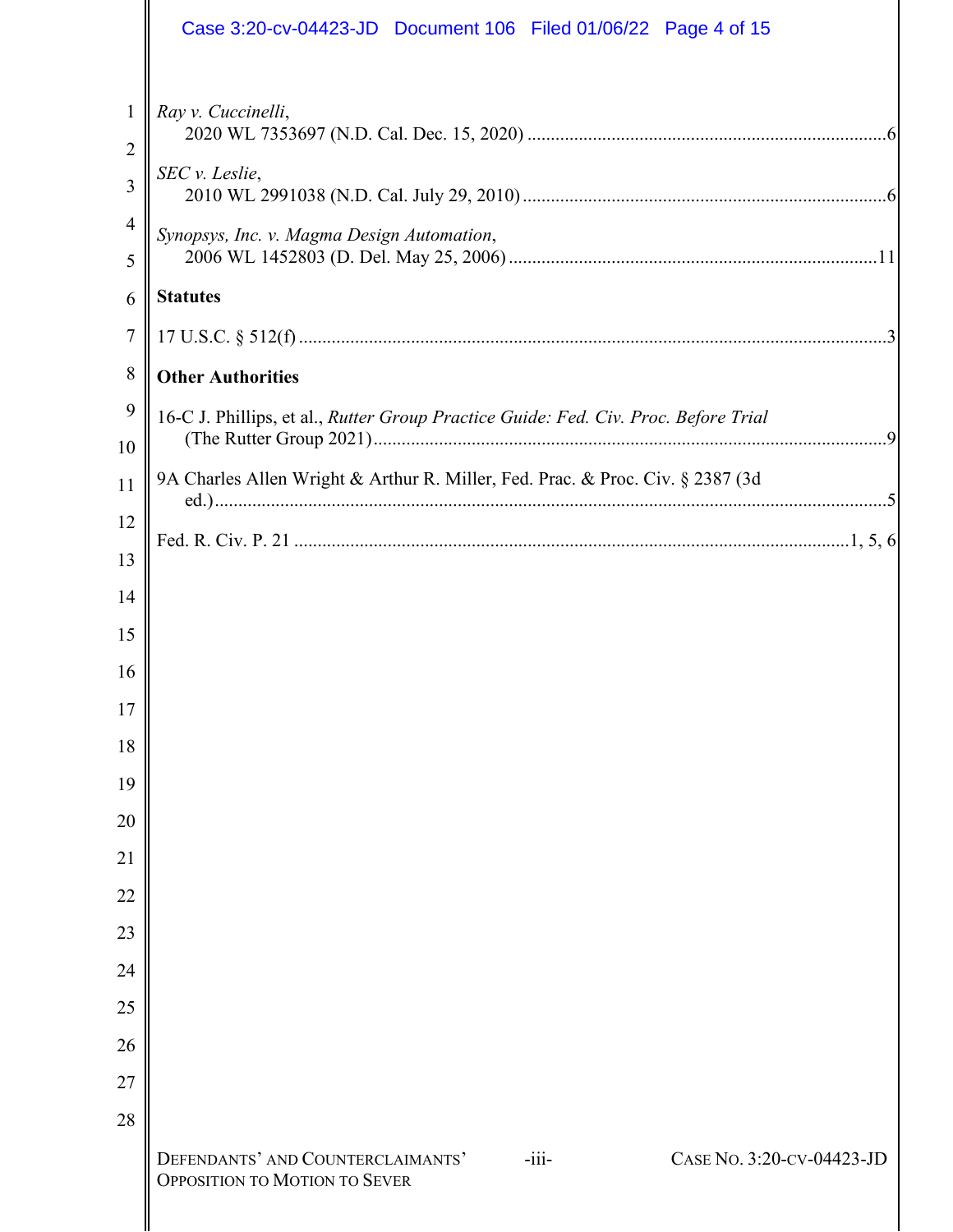2

6

1

## **ISSUE TO BE DECIDED**

3 4 5 Under Federal Rule of Civil Procedure 21, whether Plaintiffs have met their burden of proof that severance of Defendants' counterclaims—which raise the question of appropriate access to Content ID just as Plaintiffs' claims do—is warranted or is instead inefficient, inequitable to Defendants, and premature at this stage.

## **INTRODUCTION**

7 8 9 10 11 12 13 14 Plaintiffs and their counsel handpicked Pirate Monitor Ltd. ("Pirate Monitor") to lead this putative class action, claiming Pirate Monitor had copyright infringement claims against Defendants Google and YouTube ("YouTube") that were representative of those of copyright holders the world over. They held up Pirate Monitor as a perfect example of a copyright holder wrongly denied access to YouTube's Content ID system, a proprietary technology that allows eligible users to automatically claim and/or block videos incorporating their content that others upload to YouTube. But Pirate Monitor has instead proven to be a perfect example of why YouTube does not—and cannot—offer Content ID to everyone.

15 16 17 18 19 20 21 YouTube established that Pirate Monitor engaged in a sweeping fraud in an effort to gain Content ID access, using foreign operatives to flood YouTube with thousands of videos, then sending DMCA takedown notices for those same videos, swearing, falsely, that they were infringing. Pirate Monitor then also admitted that it falsely claimed to own at least one of the three copyrighted works it put at issue in this case. Giving Pirate Monitor the power to control and block videos based on bogus copyright claims like those it asserted here could have visited significant hardship on countless YouTube users.

22 23 24 25 26 27 When Plaintiffs could no longer deny Pirate Monitor's misconduct, Pirate Monitor dismissed its own claims with prejudice. But YouTube's counterclaims based on Pirate Monitor's fraud remain. Now, after Pirate Monitor has litigated the counterclaims aggressively for fifteen months, Plaintiffs ask the Court to sever them from the case. They ask not because of any real risk of unfair prejudice, but because Pirate Monitor's continued involvement highlights the folly of their demand for universal Content ID access, and the impropriety of class

28

DEFENDANTS' AND COUNTERCLAIMANTS' OPPOSITION TO MOTION TO SEVER

-1- CASE NO. 3:20-CV-04423-JD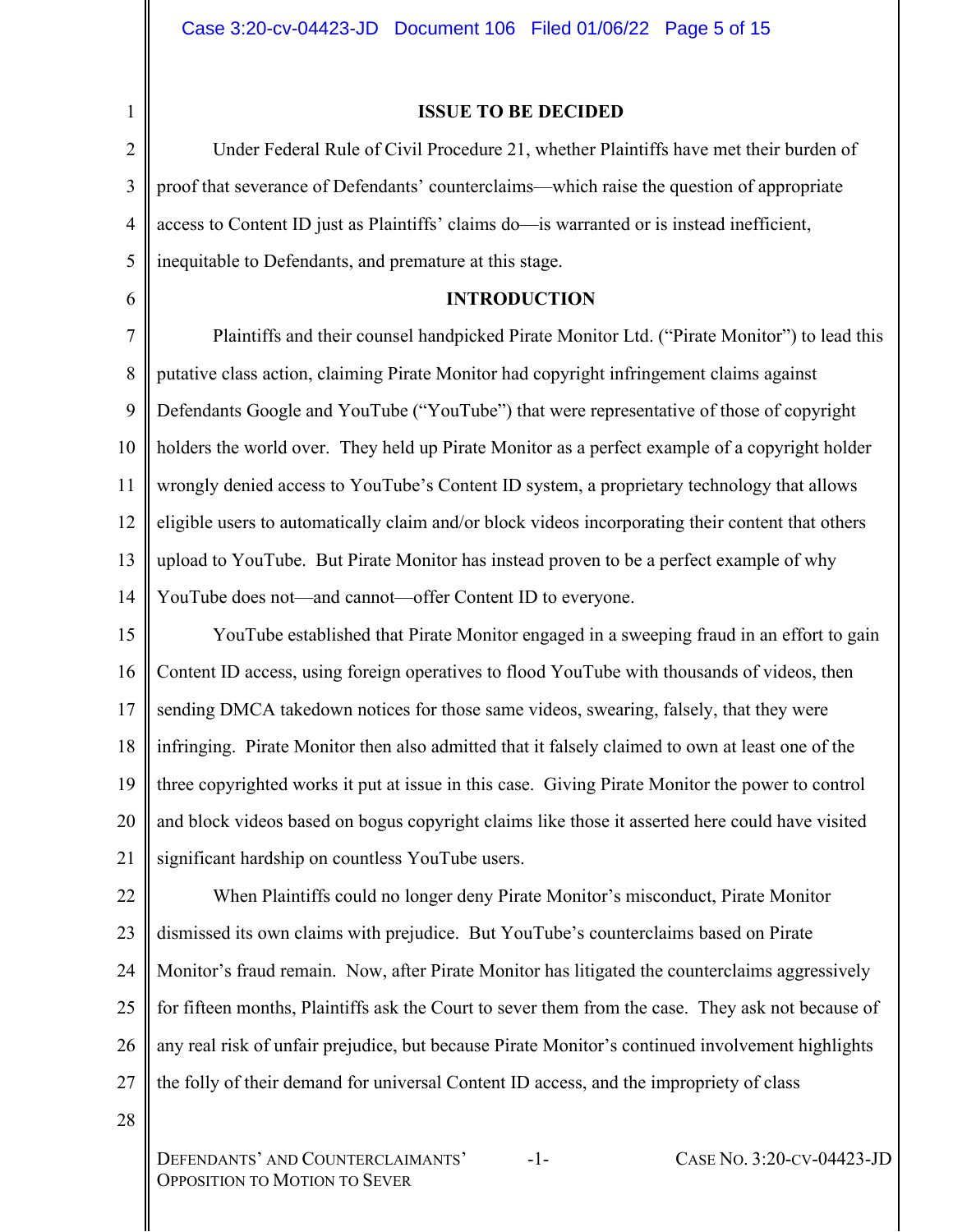1 2 certification. Under the relevant factors that take into account the similarity of the claims, judicial economy, convenience, and fairness, the Motion should be denied.

3

4

## **FACTUAL BACKGROUND**

## **A. Plaintiffs' Claims**

5 6 7 8 9 10 11 12 13 14 15 Pirate Monitor filed this copyright infringement case together with Maria Schneider in July 2020. Dkt. No. 1 ("Complaint" or "Compl."). A principal grievance was that YouTube supposedly has implemented a "two-tiered system" of copyright enforcement for its service. *See id.*  $\P$ [1-2, 8-11, 13, 57-58. According to Plaintiffs, YouTube afforded major studios and record labels access to its Content ID tool, while denying Pirate Monitor and Schneider (and other "ordinary creators") use of the same. *See id.* ¶ 1. That charge was confounding given that Schneider actually did have access to Content ID via her publishing agent, who granted YouTube a license to all of Schneider's musical works and used Content ID for years on her behalf. Dkt. No. 34 at 2. Nevertheless, Plaintiffs averred that they were forced to rely on less robust copyright management processes or to send YouTube the takedown notices prescribed by the Digital Millennium Copyright Act ("DMCA"). Compl. ¶ 9; *see also id.* ¶¶ 63, 72.

16 17 18 19 20 21 22 23 24 Plaintiffs styled their case as a putative class action on behalf of copyright holders everywhere, despite the myriad individualized issues inherent in copyright infringement claims that preclude class certification. *See, e.g.*, *Kihn v. Bill Graham Archives LLC*, 2022 WL 18935, at \*2-3 (9th Cir. Jan. 3, 2022) (reversing certification of copyright infringement class because "individual issues of license and consent would predominate for the absent class members"); *Football Ass'n Premier League Ltd. v. YouTube, Inc.*, 297 F.R.D. 64, 65 (S.D.N.Y. 2013) ("copyright claims are poor candidates for class-action treatment"). Pirate Monitor and Schneider requested an injunction that would require YouTube to "offer to all persons the technological measures available now, including Content ID." Compl. ¶ 150.

25

#### **B. YouTube's Counterclaims**

26 27 28 DEFENDANTS' AND COUNTERCLAIMANTS' OPPOSITION TO MOTION TO SEVER -2- CASE NO. 3:20-CV-04423-JD In their responsive pleading, Defendants explained why YouTube limits access to Content ID to parties that can be trusted to use it properly. Content ID empowers users to automatically remove content from YouTube or block it from appearing in the first place. Dkt.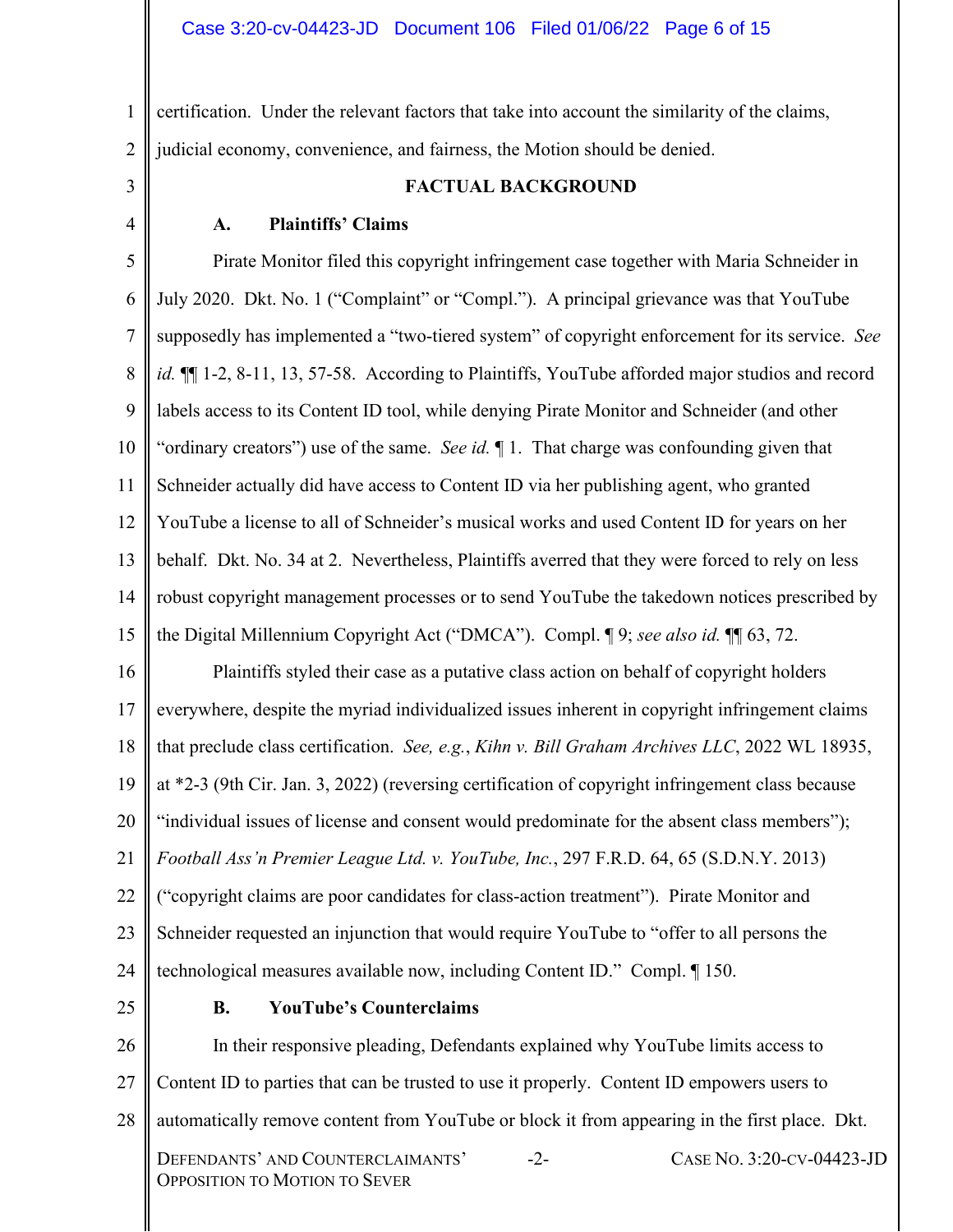#### Case 3:20-cv-04423-JD Document 106 Filed 01/06/22 Page 7 of 15

1  $\mathfrak{D}$ 3 4 5 6 No. 34 ¶ 15 (counterclaims). Accordingly, it has the potential to be used to automatically censor videos that others have every right to post and share through YouTube. Parties can also misuse Content ID to claim ownership rights in others' content, and thereby divert to themselves revenue that rightly belongs to others. *Id.* Because of the potential for abuse, YouTube seeks to ensure that those using Content ID will do so responsibly, and will not cause harm to YouTube, its users, or to other copyright owners. *Id.* ¶ 16 (counterclaims).

7 8 9 10 11 12 13 14 15 16 17 18 19 Defendants' responsive pleading also asserted counterclaims against Pirate Monitor for engineering a wide-ranging fraud intended to gain access to Content ID. *See id*. ¶ 1 (counterclaims). To fabricate a supposed need for the tool, Pirate Monitor hired agents to upload roughly two thousand videos to YouTube, representing in the process that the uploads were authorized. *See id.* ¶¶ 1, 22 (counterclaims). But Pirate Monitor then promptly sent DMCA takedown requests for those same videos, swearing under oath that the videos were infringing. *See id.* ¶¶ 28, 64-65 (counterclaims). As YouTube showed following an extensive investigation, Pirate Monitor lied—either when claiming their uploads were authorized or when they sent takedown notices for them. *See id.* ¶¶ 1, 29-31 (counterclaims). YouTube asserted claims for breach of contract and fraud or, alternatively, for violating  $\S$  512(f) of the DMCA, which prohibits knowingly false takedown notices. *See id.* ¶¶ 37-66 (counterclaims). YouTube sought compensatory and punitive damages, as well as injunctive relief against Pirate Monitor to prevent such behavior in the future. *See id.* at 34 (counterclaims).

20 21 22 23 24 25 26 27 28 DEFENDANTS' AND COUNTERCLAIMANTS' OPPOSITION TO MOTION TO SEVER -3- CASE NO. 3:20-CV-04423-JD In response, Pirate Monitor first filed a make-work motion to dismiss, claiming that Defendants' allegations were not sufficiently specific for them to understand. Dkt. No. 44. After the motion was fully briefed and heard, Defendants amended to provide substantial additional detail about the misconduct by Pirate Monitor and its sole owner Gábor Csupó, including damning evidence of their role in the fraudulent scheme. Dkt. No. 60. Pirate Monitor then filed an answer with defenses that mirrored the Plaintiffs' affirmative claims in the case. Specifically, Pirate Monitor and Csupó asserted "unclean hands" and "in pari delicto" defenses to the counterclaims, alleging that "YouTube knowingly encourages, permits, and assists [infringement], including by not offering Content ID to everyone with valid copyrights." *See*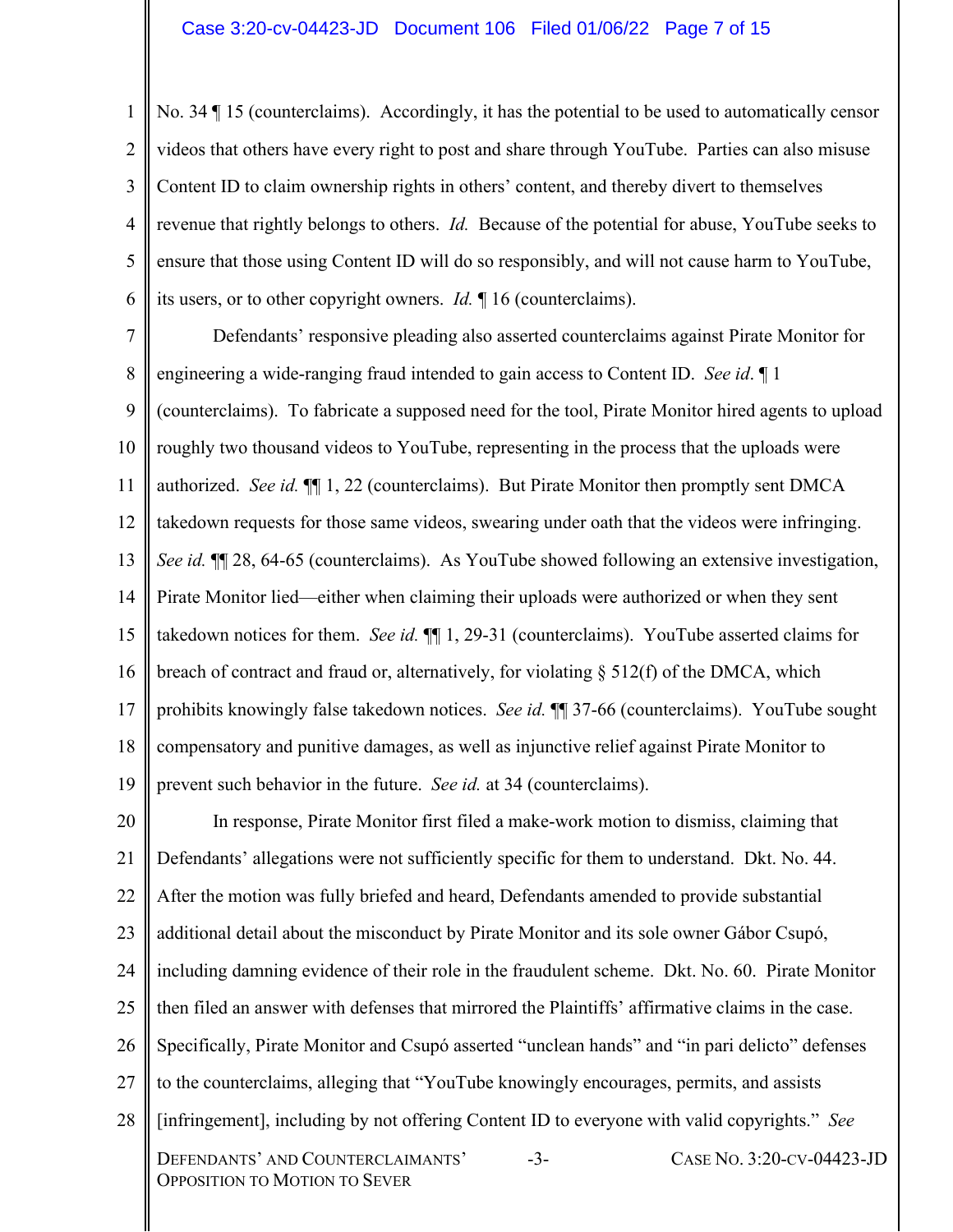1 2 3 Dkt. No. 68 at 13-14; Dkt. No. 69 at 13-14. That same claim is the centerpiece of Plaintiffs' case. *See* Dkt. No. 99 at ¶¶ 2-3, 9 (amended complaint alleging that Defendants "permit and facilitate  $\lceil \cdot \rceil$  infringement" by denying Content ID to certain copyright holders).

4 5 6 7 8 In the midst of this activity, Pirate Monitor admitted that it did not even own one of the three copyrighted works it had asserted in the case, but refused to explain how it came to make its false allegation of ownership. Following this concession and in light of its obvious malfeasance, Pirate Monitor dismissed its affirmative claims with prejudice in March 2021. Dkt. No. 66. Its dismissal noted that YouTube's counterclaims remained unaffected. *See id.*

9

# **C. Pirate Monitor's Discovery Demands and Obstruction**

10 11 12 13 14 15 16 17 18 19 20 21 22 Pirate Monitor has waged an exhaustive discovery campaign in this case for over a year. To date, its joint document requests with Schneider number in the hundreds, inclusive of subparts. Declaration of Maura L. Rees ("Rees Decl.") ¶ 2. Even after the dismissal of Pirate Monitor's affirmative claims, Pirate Monitor and Schneider have jointly demanded, *inter alia,*  documents that show "every part of the Content ID System's user experience," standard and template communications between YouTube and Content ID participants, all documents concerning YouTube's accommodation or failure to accommodate any "Digital Fingerprinting Technology" other than Content ID, all documents concerning YouTube's Recommended Videos, and all documents concerning YouTube Search. *Id*. ¶ 2. Pirate Monitor's continuing presence in the case has also been specifically cited as justification for certain discovery. *Id*. ¶ 3 (Pirate Monitor and Plaintiffs claimed "dual relevance" of discovery on YouTube's copyright protection efforts which "bears on the DMCA Safe Harbors defense and to Defendants' claimed damages sought through the Counterclaims").<sup>1</sup>

- 
- 23 24

<sup>25</sup>  26 27 28 DEFENDANTS' AND COUNTERCLAIMANTS' OPPOSITION TO MOTION TO SEVER -4- CASE NO. 3:20-CV-04423-JD  $<sup>1</sup>$  A host of Plaintiffs' discovery requests encompass information about Pirate Monitor that would</sup> be germane to the counterclaims including, but not limited to, requests for "Documents sufficient to show . . . information Concerning each Person that sought but was not granted access to the Content ID System" (RFP No. 16), "All Documents Concerning determinations of access to the Content ID System" (RFP No. 17), and "All Documents Concerning Takedown Notices You have received Concerning videos posted to Your platform" (RFP No. 27). Rees Decl. 12.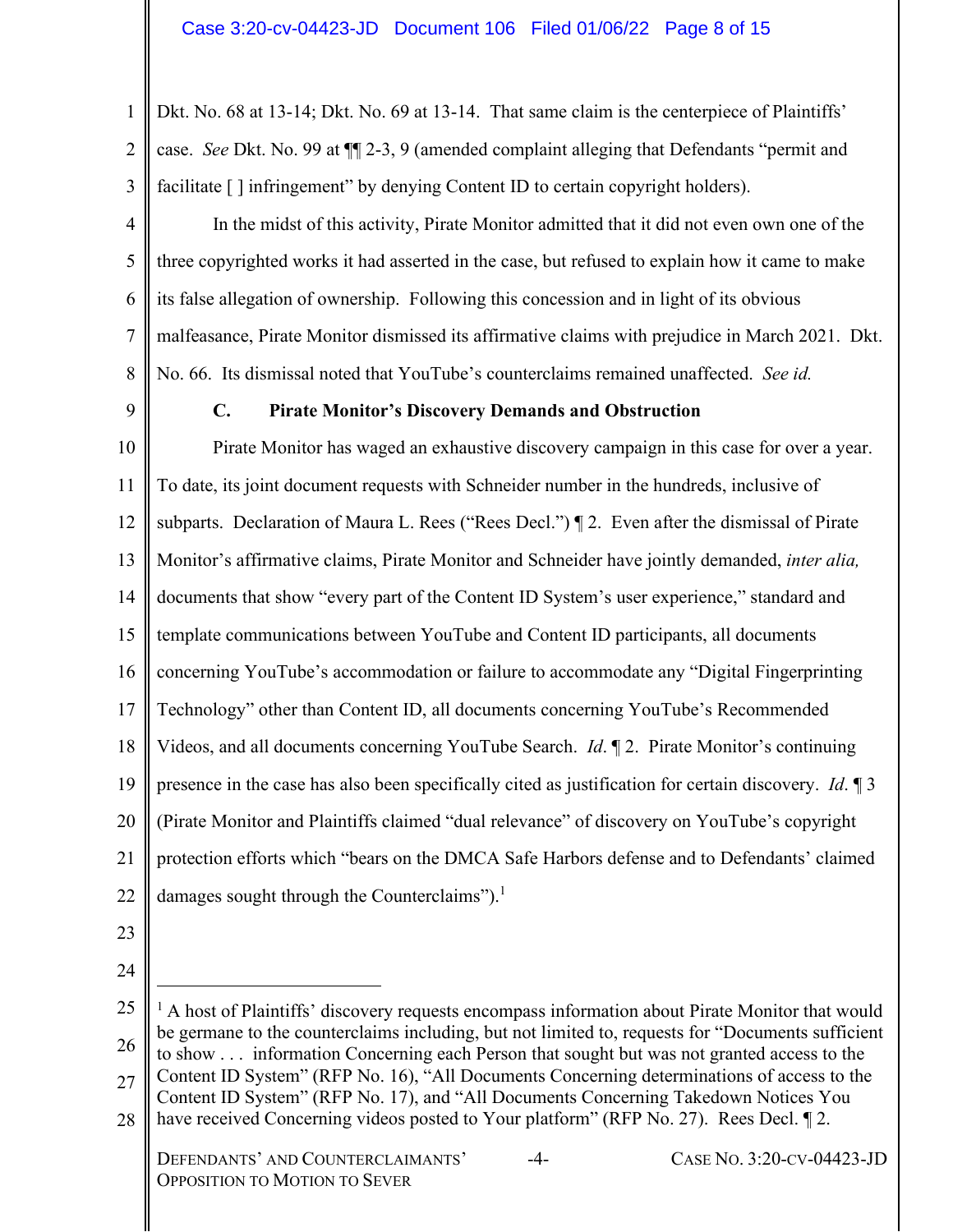# Case 3:20-cv-04423-JD Document 106 Filed 01/06/22 Page 9 of 15

1 2 3 4 5 6 7 8 9 10 11 12 13 14 15 16 17 18 19 20 21 22 23 24 25 26 27 28 DEFENDANTS' AND COUNTERCLAIMANTS' -5- CASE NO. 3:20-CV-04423-JD Discovery has not been a two-way street. Pirate Monitor has obstructed YouTube's efforts to obtain documents key to its counterclaims, including documents about Pirate Monitor's requests to gain access to YouTube's copyright management systems, its use of YouTube, and its transmission of takedown notices. Indeed, Pirate Monitor's failure to comply with its discovery obligations was previously the subject of a letter brief before the Court. *See* Dkt. No. 74. YouTube has met and conferred with Pirate Monitor as directed by the Court (Dkt. No. 82), but Pirate Monitor has refused to make any compromises, and maintains that it will not produce any further documents to YouTube.<sup>2</sup> **D. Case Schedule**  The parties undertook substantial efforts to agree on a stipulated case schedule. But Plaintiffs never suggested they believed that Defendants' counterclaims should be severed or tried on a different schedule. Rees Decl. ¶ 4. Nor did Plaintiffs make that suggestion in the separate scheduling proposal they submitted to the Court. *See* Dkt. No. 94. On November 16, 2021, the Court set a unified schedule for both Plaintiffs' and Defendants' claims. Fact discovery on all claims remains open for another six months. *See* Dkt. No. 98. Plaintiffs' deadline to move for class certification is in September 2022. *Id.* Trial is not set until August 2023. *Id.* **ARGUMENT**  Plaintiffs "bear[] the burden of proving that separation of claims is necessary." *See Lindora, LLC v. Isagenix Int'l, LLC*, 198 F. Supp. 3d 1127, 1149 (S.D. Cal. 2016). The mechanism for separating a case into separate actions, *i.e.*, severance is provided by Federal Rule of Civil Procedure 21. 9A Charles Allen Wright & Arthur R. Miller, Fed. Prac. & Proc. Civ.  $2$  In their Motion to Sever, Plaintiffs raise purported concerns about the complexity and burden of continued litigation with Pirate Monitor because of the need for foreign-language documents and evidence "half a world away." Mot. at 6, 9-10 & n.6. But that protest rings hollow not only because Plaintiffs chose to name Pirate Monitor as their putative class representative in the first place, but also because Plaintiffs' recent amended complaint added AST, a Russian publishing house, asserting foreign copyrights in foreign language audio books. Dkt. No. 99 ¶¶ 75-76. In any event, the architect of Pirate Monitor's misconduct, Csupó, is here in California. Dkt. No. 69 ¶ 6. It has been his obstruction and Pirate Monitor's, rather than some geographic or language barrier, that has made discovery difficult.

OPPOSITION TO MOTION TO SEVER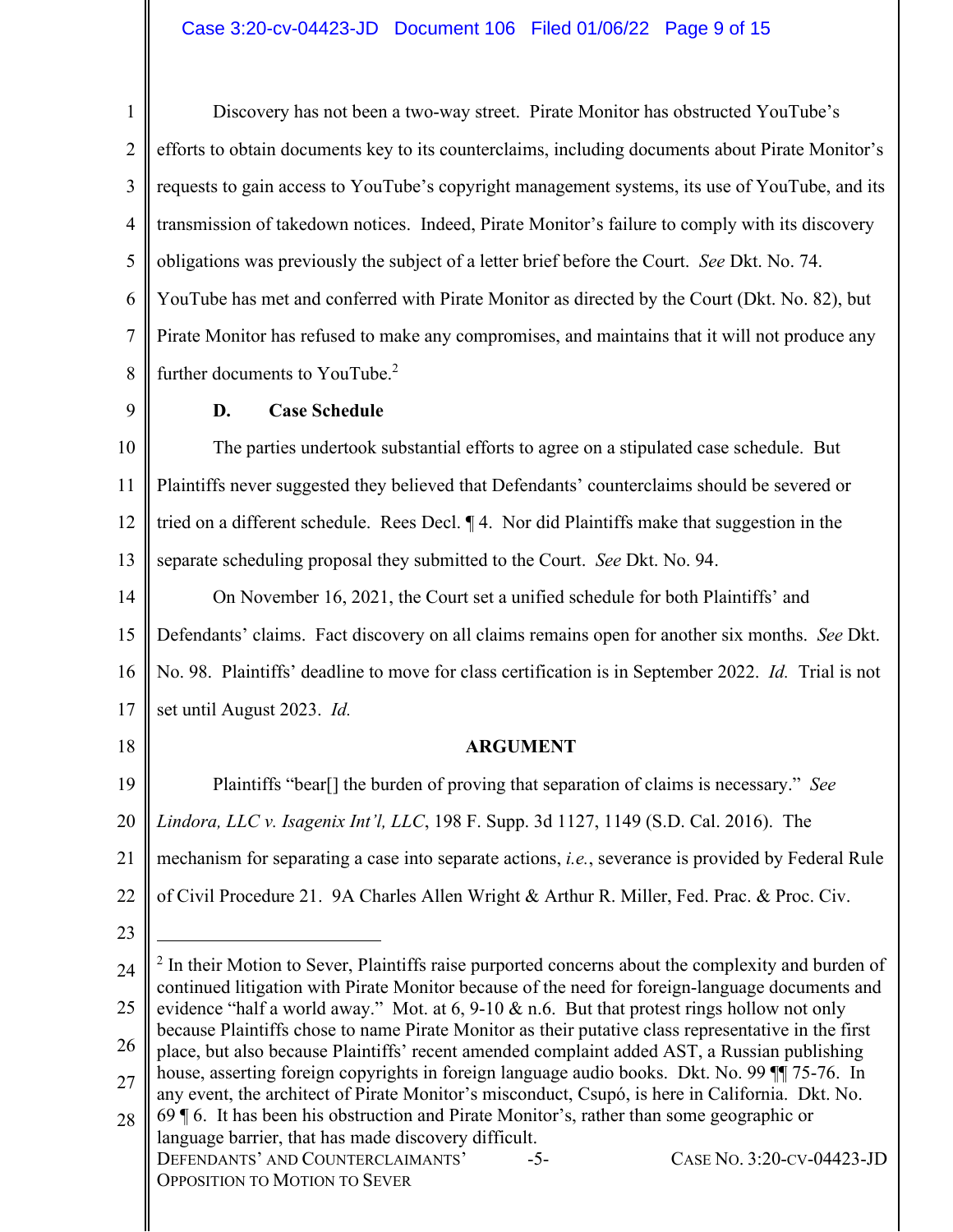1  $\mathfrak{D}$ 3 4 5 6 7 8 9 10 11 12 13 14 15 16 § 2387 (3d ed.) ("the [separate trial] procedure authorized by Rule 42(b) should be distinguished from severance under Rule 21" because "severed claims become entirely independent actions" with separate judgments). Severing the counterclaims is a drastic remedy that would cause significant disruption to the progress of this case. It would subject Defendants' claims—filed fifteen months ago—to an entirely separate schedule, separate trial, separate judgment, and separate appeal. *See Herklotz v. Parkinson*, 848 F.3d 894, 898 (9th Cir. 2017) ("When a claim is severed, it becomes an entirely new and independent case."). Given the practical impacts of severance, courts treat it as a "procedural device to be employed only in exceptional circumstances." *A&E Prods. Grp. L.P. v. Accessory Corp.*, 2002 WL 1041321, at \*2 (S.D.N.Y. May 23, 2002); *see also Ray v. Cuccinelli*, 2020 WL 7353697, at \*1 (N.D. Cal. Dec. 15, 2020) ("impulse is toward entertaining the broadest possible scope of action consistent with fairness to the parties"). Concerns about potential jury confusion and prejudice at trial do not provide a good basis to sever when trial remains over 18 months away; those concerns can be better addressed upon the advent of trial. *See, e.g.*, *Allstate Ins. Co. v. Electrolux Home Prods., Inc.*, 2016 WL 10514773, at \*1 (C.D. Cal. Nov. 3, 2016) (arguments about "'unfairness, prejudice, and jury confusion'" were "premature").

17 18 19 20 21 22 23 24 "The application of Rule 21 involves considerations of convenience and fairness." *SEC v. Leslie*, 2010 WL 2991038, at \*4 (N.D. Cal. July 29, 2010). In deciding whether to sever a claim under Rule 21, a court considers (1) whether the claims arise out of the same transaction or occurrence; (2) whether the claims present some common questions of law or fact; (3) whether settlement of the claims or judicial economy would be facilitated; (4) whether prejudice would be avoided if severance were granted; and (5) whether different witnesses and documentary proof are required for the separate claims. *See Lesnik v. Eisenmann SE*, 2018 WL 10911942, at \*1-2 (N.D. Cal. June 19, 2018).

25

26

**I. The Claims and Counterclaims Similarly Address Factual Issues Concerning YouTube's Restrictions on Access to Content ID** 

27 28 DEFENDANTS' AND COUNTERCLAIMANTS' OPPOSITION TO MOTION TO SEVER -6- CASE NO. 3:20-CV-04423-JD The first two factors relevant to severance concern the similarity of the claims: (i) whether they arise out of the same transaction or occurrence; and (ii) whether they share a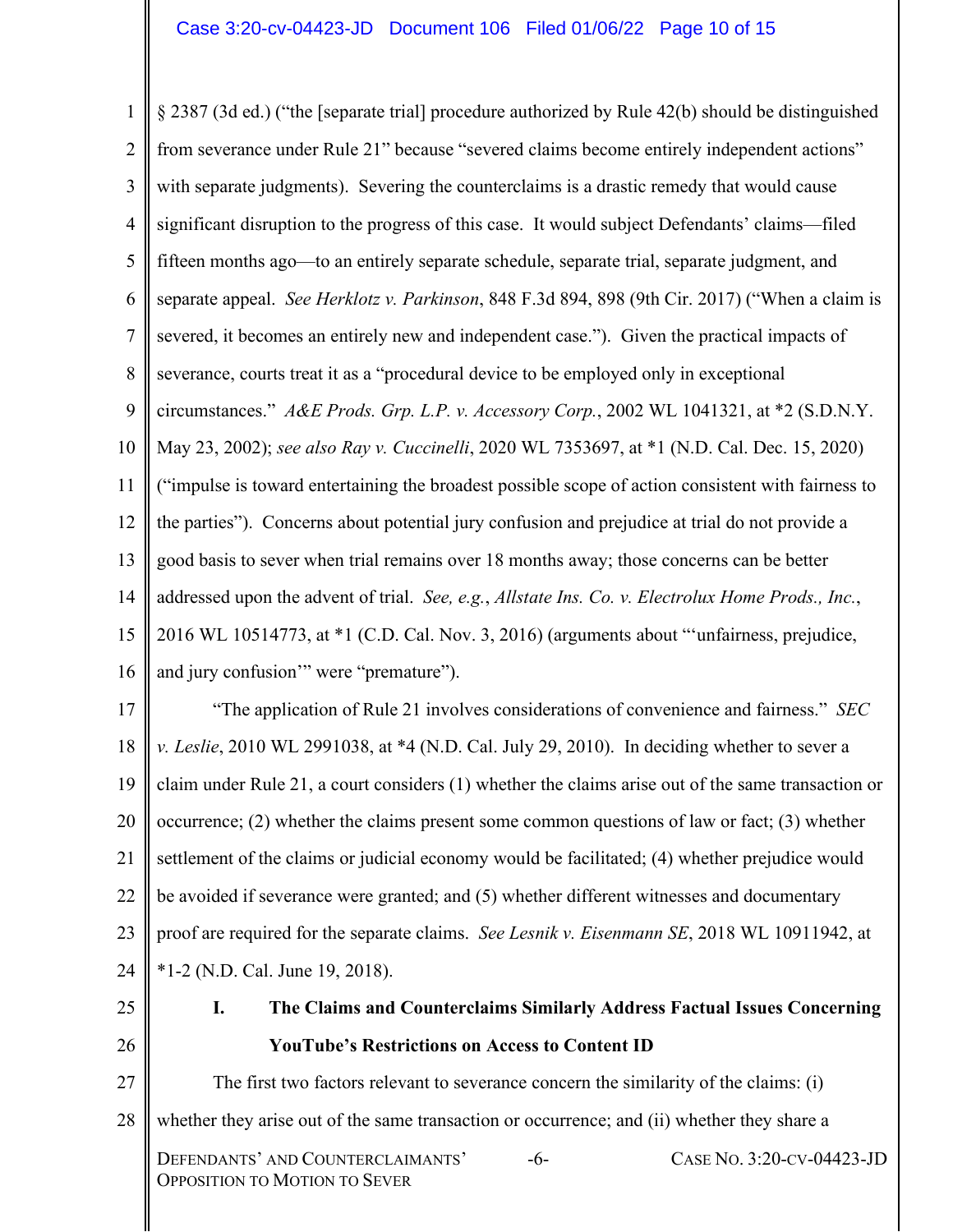### Case 3:20-cv-04423-JD Document 106 Filed 01/06/22 Page 11 of 15

1  $\mathcal{L}$ 3 4 5 6 7 8 9 common issue of law or fact. The "same transaction or occurrence" test focuses on whether there are "related activities" and "similarity in the factual background" of the claims. *Jacques v. Hyatt Corp.*, 2012 WL 3010969 at \*3 (N.D. Cal. July 23, 2012). The threshold for finding "common questions of law or fact" in the context of a severance motion is "very low." *Gutta v. Renaud*, 2021 WL 533757, at \*6 (N.D. Cal. Feb. 12, 2021) ("test is met if any question of law or fact common to all plaintiffs will arise in the action"); *see also Nguyen v. CTS Elecs. Mfg. Sols., Inc.*, 301 F.R.D. 337, 341 (N.D. Cal. 2014) ("The common question may be one of fact or of law and need not be the most important or predominant issue in the litigation."). That threshold is readily satisfied here.

10 11 12 13 14 15 16 17 As an initial matter, Pirate Monitor has asserted affirmative defenses to YouTube's counterclaims that are indistinguishable from the claims that are at the core of Plaintiffs' affirmative case. Both include inflammatory charges of copyright infringement grounded in YouTube's policy of limiting access to Content ID. *Compare* Dkt. No. 68 at 13-14 (affirmative defenses to counterclaims); Dkt. No. 69 at 13-14 (same), *with* Dkt. No. 99 ¶¶ 9-15 (amended complaint). Given that obvious overlap, the analysis need go no further. Plaintiffs' assertion that their affirmative claims and YouTube's counterclaims "have nothing to do" with each other is simply incorrect. Dkt. No. 100 at 1.

18 19 20 21 22 23 24 25 26 27 28 DEFENDANTS' AND COUNTERCLAIMANTS' OPPOSITION TO MOTION TO SEVER -7- CASE NO. 3:20-CV-04423-JD The affirmative defenses aside, the issue of YouTube's Content ID access restrictions will come directly to the fore in both Plaintiffs' case and YouTube's counterclaims. Plaintiffs allege (notwithstanding Schneider's own access) that "[t]he superior protections of the Content ID system are completely denied to Plaintiffs and the Class no matter how many times their copyright works are infringed on the YouTube platform." Dkt. No. 99 ¶ 11; *see also, e.g., id.* ¶ 3 ("[Defendants] have determined" that "unlike YouTube's preferred Content ID partners," Plaintiffs "lack the resources and leverage necessary to" use Content ID). Plaintiffs assert that YouTube limits access to Content ID for the purpose of enabling "copyright piracy." *Id*. ¶ 41. Plaintiffs even rely on Content ID access as a basis for the "typicality" aspect of their class allegations, averring: "Plaintiffs' claims are also typical in that Plaintiffs . . . have not been provided access to Content ID." *Id*. ¶ 107.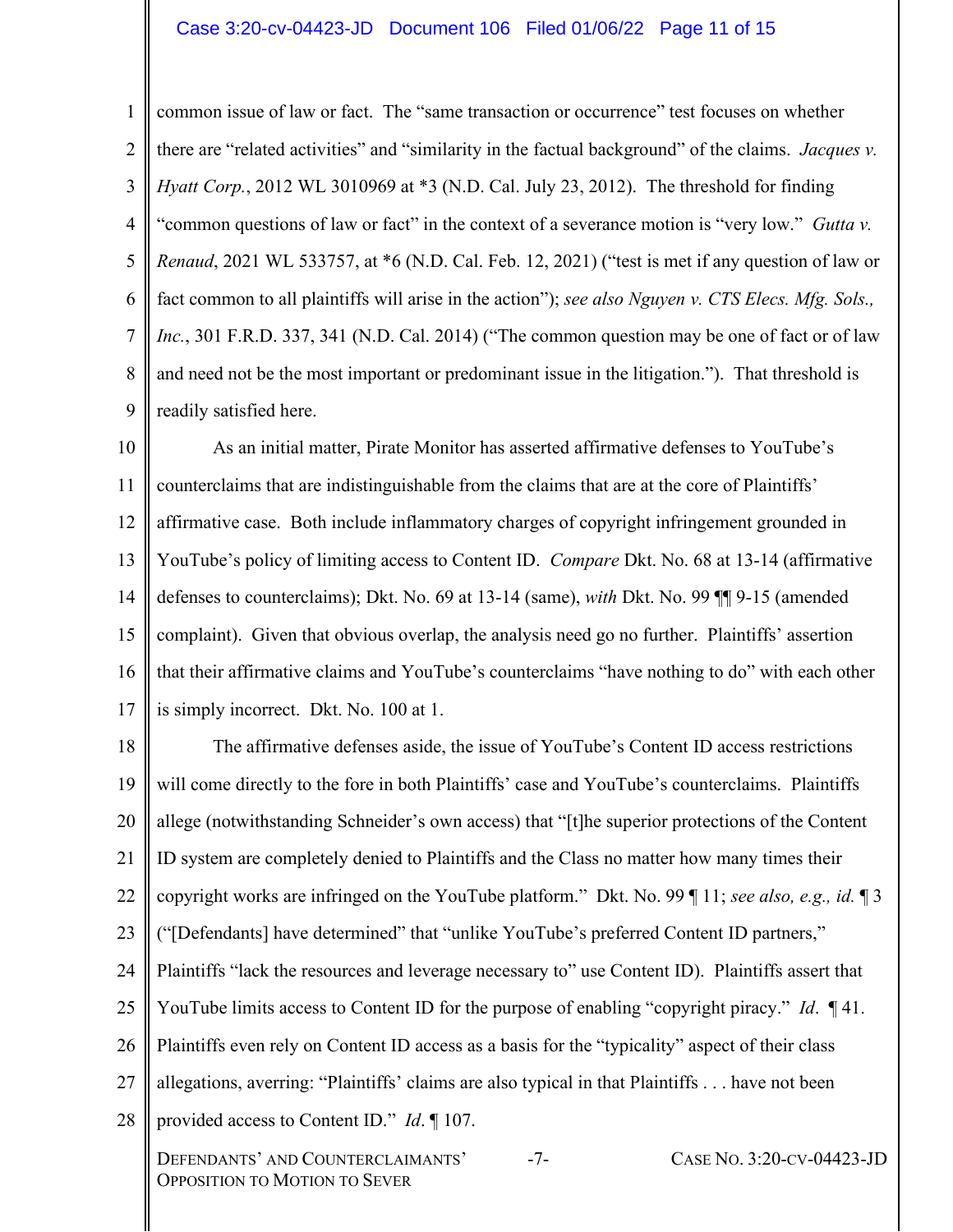## Case 3:20-cv-04423-JD Document 106 Filed 01/06/22 Page 12 of 15

1  $\overline{2}$ 3 4 5 6 7 8 9 YouTube's counterclaims explain that Plaintiffs' theories about Content ID access are not grounded in reality. Nothing about Content ID is in any way associated with encouraging "piracy"—to the contrary, YouTube invested well over \$100 million to develop Content ID as part of its extensive efforts to help content creators protect their copyrights, going far beyond what the law requires. Dkt. No. 60  $\P$  16-18. The system gives copyright holders the ability to make sweeping, automated assertions of copyright claims over content posted by others. But because of the potential for abuse and fraud, "YouTube limits access to [Content ID], seeking to ensure that those who use [it] will do so responsibly, and will not cause harm to YouTube, its users, or to other copyright owners." *Id.* ¶ 20.

10 11 12 13 14 15 It is hard to imagine a better embodiment of YouTube's concerns about Content ID misuse than Pirate Monitor. Its baseless assertion of copyright ownership and its fraudulent infringement claims would, if made through Content ID's automated machinery, wreak havoc on other users and YouTube itself. As a result, the presentation of YouTube's counterclaims against Pirate Monitor will confirm the need for Content ID access restrictions and refute Plaintiffs' charge that the restrictions are intended to enable "copyright piracy."

16 17 18 19 20 21 22 23 24 25 26 27 28 To the extent Plaintiffs suggest that the counterclaims are irrelevant to any aspect of their claims because the Pirate Monitor counter-defendants are now "non-Class members," that is also incorrect. Pirate Monitor's dismissal of its copyright claims does not sweep away its history as the chosen representative of the putative class, nor its misconduct towards YouTube. Proof of YouTube's counterclaims will highlight issues such as the former lead plaintiff's lack of copyright ownership, its meritless charges of infringement, its unfitness for Content ID access, and its unclean hands. That will concretely illustrate just some of the individualized issues that bar certification of a class here. And as the Ninth Circuit held just this week, attempting to redefine a putative class to exclude invalid claims with inconvenient facts is improper. *See Kihn*, 2022 WL 18935, at \*2 (reversing class certification in copyright case in light of individualized issues of license and consent). In other words, Pirate Monitor's actions are not only the focus of YouTube's counterclaims, but also bear directly on the impropriety of class certification. That too militates against severance.

DEFENDANTS' AND COUNTERCLAIMANTS' OPPOSITION TO MOTION TO SEVER

-8- CASE NO. 3:20-CV-04423-JD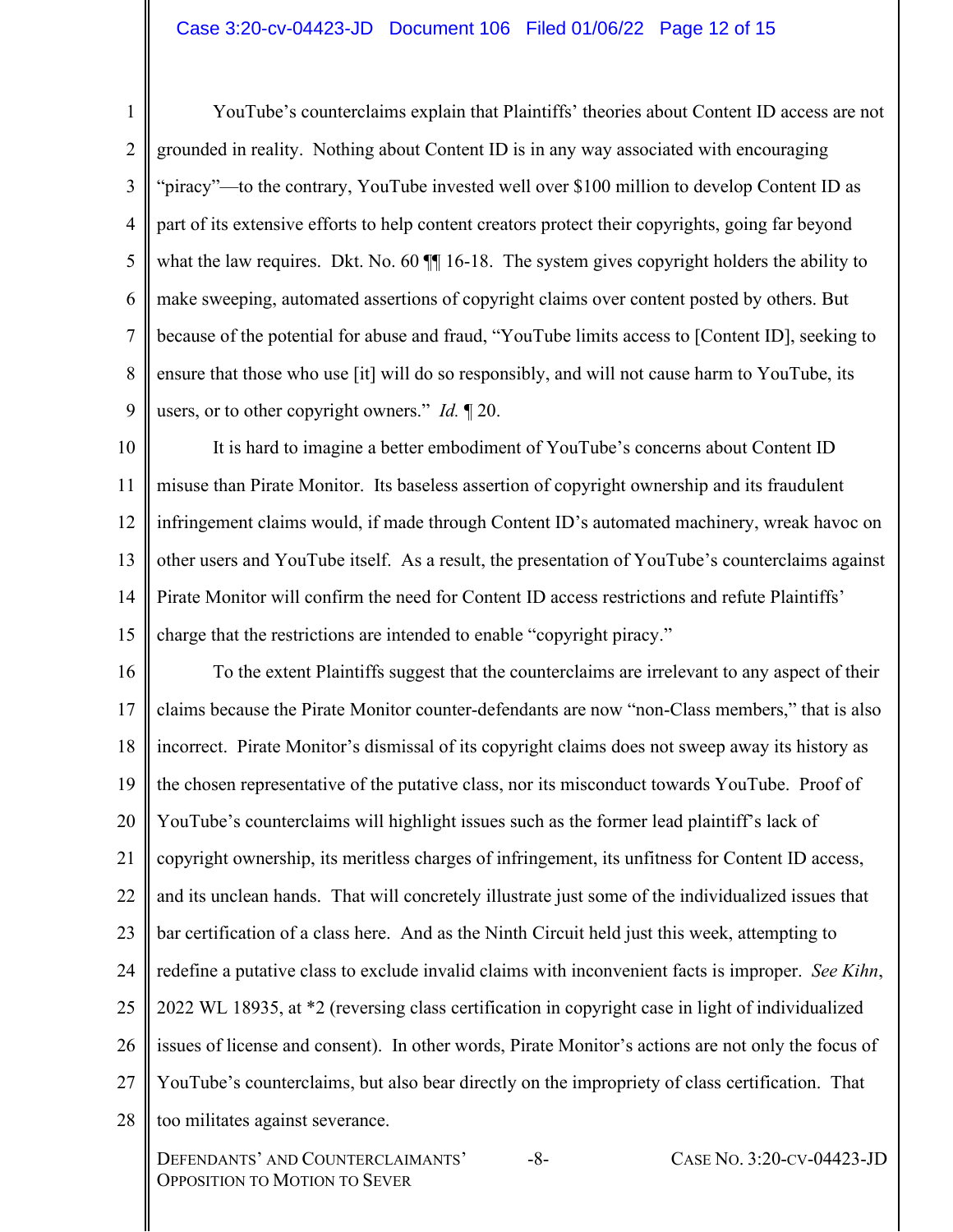1 2

# **II. Judicial Economy Is Promoted by Proceeding with the Counterclaims in the Same Action**

3 4 5 6 7 8 9 10 The Motion seeking to sever YouTube's counterclaims comes fifteen months after they were filed, and more than eight months after Pirate Monitor conceded its affirmative claims were without merit and dismissed them with prejudice. Plaintiffs offer no explanation for their extended delay in bringing this motion. *Cf.* 16-C J. Phillips, et al., *Rutter Group Practice Guide: Fed. Civ. Proc. Before Trial* (The Rutter Group 2021) ("A party seeking severance should request such relief as soon as the need becomes apparent. Delay may be a factor affecting the court's exercise of discretion."). Each reason offered by Plaintiffs for seeking severance was apparent long ago.

11 12 13 14 15 16 17 18 19 Plaintiffs' delay has resulted in the parties and the Court expending significant resources on, among other things, Plaintiffs' unsuccessful motion to dismiss challenging the counterclaims, case management, devising an appropriate pretrial schedule, and addressing discovery disputes. Severance now would undo the progress the parties have made and require additional involvement of the Court. *See Broadcom Corp. v. Sony Corp*., 2016 WL 9108039, at \*4 (C.D. Cal. Dec. 20, 2016) (denying severance where it would cause court to "have to spend twice the amount of judicial resources" and would "hinder<sup>[]</sup> judicial economy"; "[s]evering the case would result in two discovery deadlines, two motions calendars," two separate paths for discovery disputes, two sets of summary judgment briefing, and "two trials").

20 21 22 23 24 25 26 27 By contrast, keeping the cases together would promote judicial efficiency. It would allow the parties to benefit from consolidated discovery on, for example, YouTube's Content ID tool, YouTube's policies for accessing the tool, and the reasons for those policies. Keeping the cases together would also avoid courts having to make multiple rulings on similar issues. As noted, Pirate Monitor has asserted defenses to the counterclaims (*e.g*., unclean hands and in pari delicto) that are identical to the affirmative claims it once asserted, and that Plaintiffs continue to assert. YouTube should not have to litigate those key issues twice, nor should two different juries be tasked to separately assess them if they reach trial.

28

DEFENDANTS' AND COUNTERCLAIMANTS' OPPOSITION TO MOTION TO SEVER

-9- CASE NO. 3:20-CV-04423-JD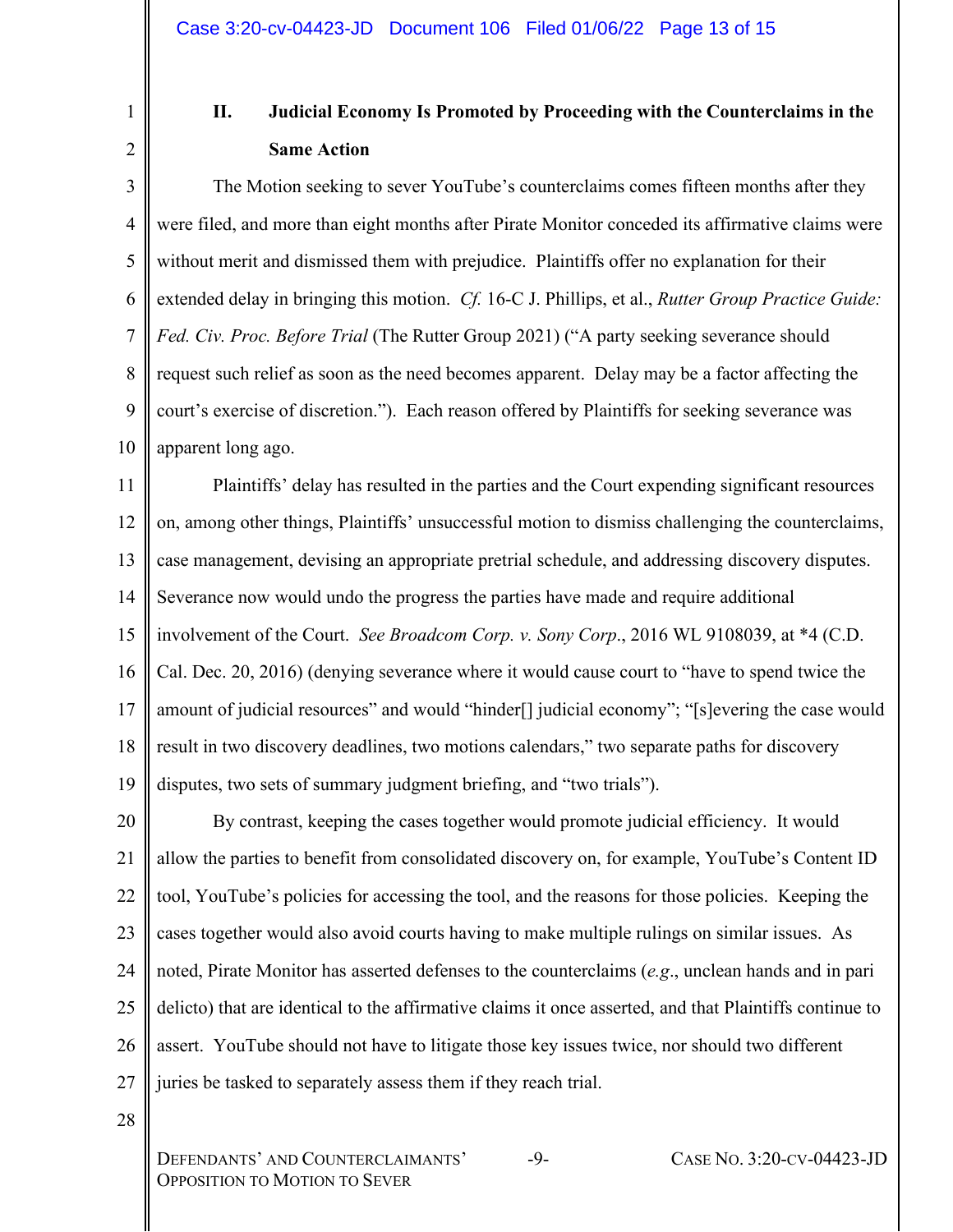1 2

# **III. It Would Be Prejudicial to Defendants to Sever the Counterclaims, and Plaintiffs' Claims of Prejudice Are Speculative and Premature**

3 4 5 6 7 8 9 Because "[f]airness is a critical consideration in determining whether severance is appropriate," the Court must consider "whether any party would suffer prejudice." *CSAA Ins. Exch. v. Broan-Nutone LLC*, 2017 WL 3840261, at \*2 (E.D. Cal. Sept. 1, 2017) (denying motion to sever in part because the moving party's "arguments regarding prejudice [were] unconvincing" and the non-moving party "ha[d] presented genuine concerns of prejudice should severance occur"); *see also id*. at \*4. Severance of the counterclaims would be prejudicial to Defendants, who promptly asserted their counterclaims at the outset of the case.

10 11 12 13 14 15 16 17 18 19 20 21 22 Severance would likely delay resolution of Defendants' counterclaims. *See Broadcom*, 2016 WL 9108039, at \*4 ("Logic dictates that holding two trials, as opposed to one, will inevitably cause delay in resolution of the parties' disputes."). Severance would also require Defendants to manage the massive discovery being sought by Plaintiffs and Pirate Monitor on two separate tracks. If Defendants' counterclaims were severed, the risks of ubiquitous Content ID access would be the subject of discovery in this action, and a separate action on Defendants' counterclaims. Defendants would have to make duplicative document productions, respond to duplicative sets of discovery, and offer witnesses up for multiple rounds of depositions on the same topics. That would be prejudicial to Defendants, who negotiated for a single pretrial schedule, including a single document production process, one fact discovery deadline, and one trial date to avoid disruptions to their business. *See Ames v. City of Novato*, 2016 WL 6024587, at \*3 (N.D. Cal. Oct. 14, 2016) (denying severance in part because "separate trials would require duplicative evidence and witness testimony").

23 24 25 26 27 28 DEFENDANTS' AND COUNTERCLAIMANTS' OPPOSITION TO MOTION TO SEVER -10- CASE NO. 3:20-CV-04423-JD By contrast, Plaintiffs' claim of prejudice from juror confusion is speculative and premature. After the completion of pretrial proceedings, discovery, and dispositive motions, the Court will have ample opportunity to consider any motions that Plaintiffs still believe are necessary, including a renewed request for severance. On the other hand, if summary judgment eliminates the need for Plaintiffs' claims or the counterclaims to be tried, then any apprehension about juror confusion will be illusory. *See Broadcom Corp.*, 2016 WL 9108039, at \*4 ("severing